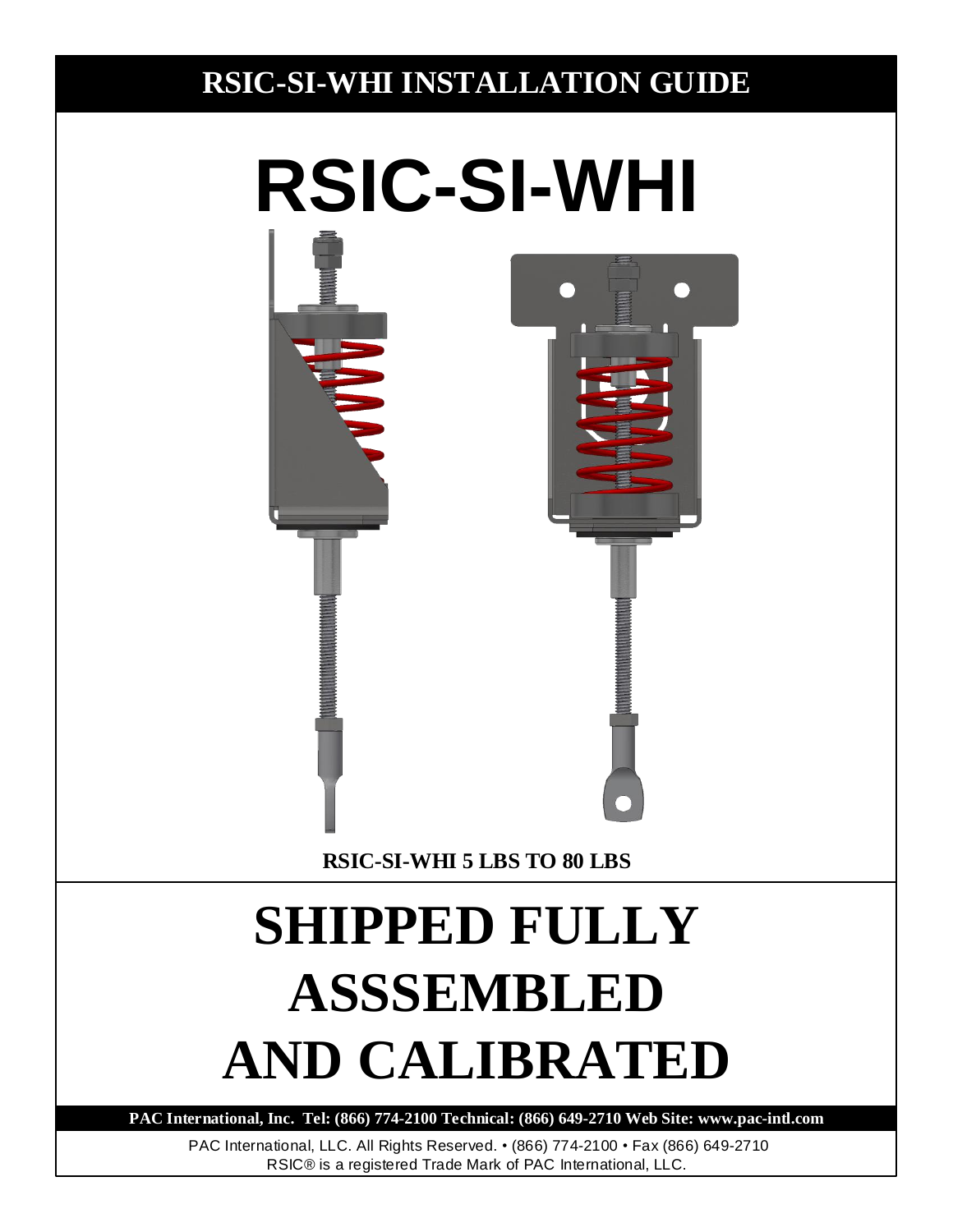









| <b>80 Lb</b>     |
|------------------|
| <b>40 Lb</b>     |
| <b>30 Lb</b>     |
| 20 <sub>th</sub> |
| 10Lb             |
| <b>5 Lb</b>      |

## **Drywall Furring Channel:**

- Furring Channel: 25 gauge hemmed edge, or 20 gauge standard. Meets or exceeds SSMA requirements
- Depth: 7/8"
- Width Bottom: 2-½" wide minimum.
- Width Top: 1-¼" wide
- Splice drywall furring channel (hat track) with 6" overlap in mid span (between two clips) secure with 18 ga tie wire, or two 7/ 16" framing screws.

## **Carrier Channel Options:**

- **48" spacing 16 gauge cold rolled channel (CRC)** dim: ½" x 1.5" x ½" SSMA cod : 150U050-54
- CRC and steel studs must meet or exceed SSMA standards
- Drywall Grid Follow manufacturer installation requirements

## **Fasteners:**

- Hanger wire per manufacturer recommendations for load at each position.
- RSIC-SI-WHI clip is direct attached to the side of the framing members with screws

## **RSIC-SI-WHI Spring Isolator**

- **Maximum Spacing:** 48" oc. With Cold Rolled Channel
- **Finish elevation is ½" below preset height.**
- **Silver = 80 Lbs**
- **Red = 40 Lbs**
- **Green = 30 Lbs**
- **Blue = 20 Lbs**
- **White = 10 LBs**
- **Yellow = 5 Lbs**

**PAC International, Inc. Tel: (866) 774-2100 Technical: (866) 649-2710 Web Site: www.pac-intl.com**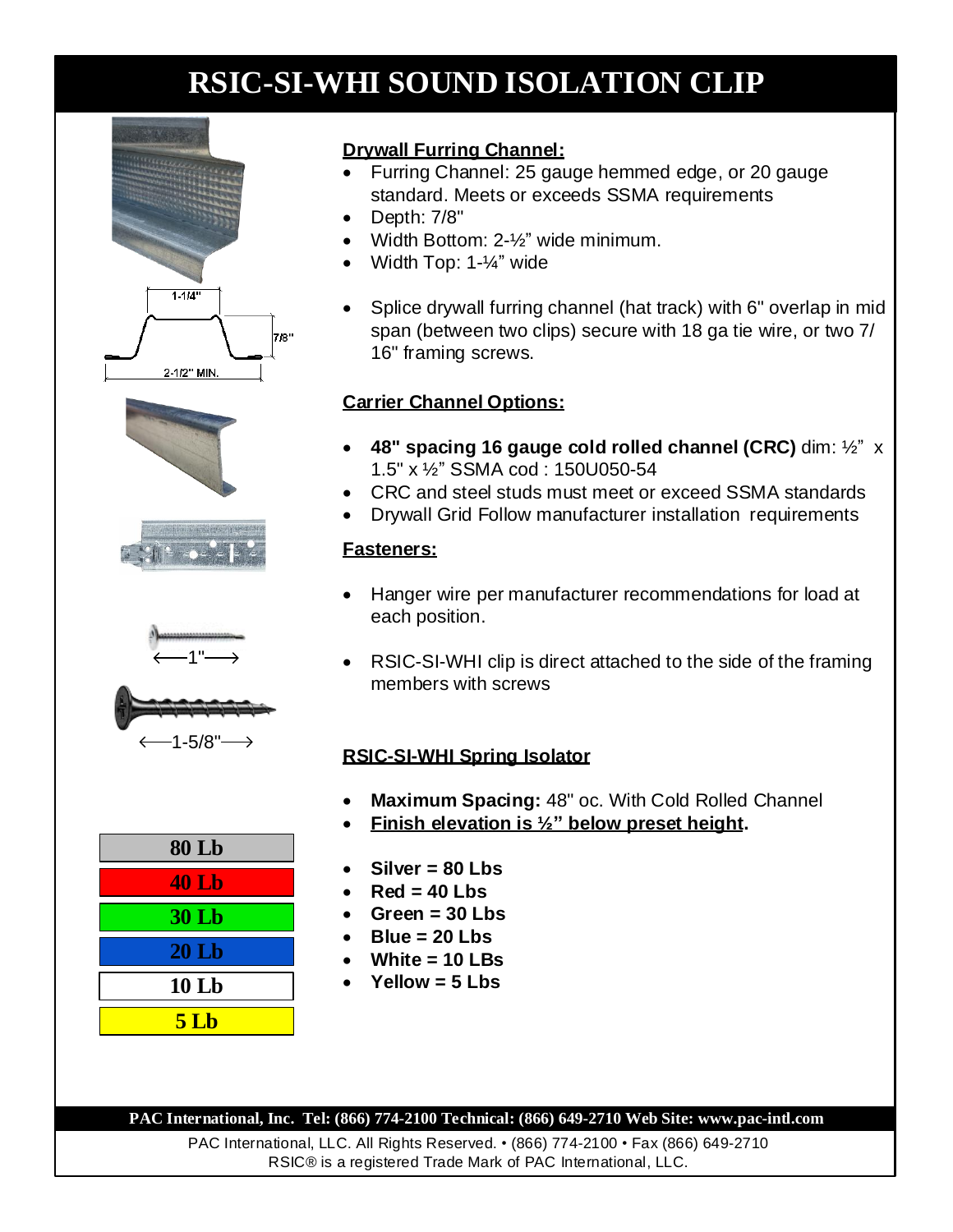## **Ceilings: RSIC-SI-WHI clips installed 48" oc**

- Resilient Sound Isolation Clips (RSIC-SI-WHI) shall be max 48 inches on center .
- Any additional or non standard room dimensions need to be addressed by a professional engineer.
- Carefully remove RSIC-SI-WHI pre-assembled, and pre-calibrated clips from packaging.
- Be cautious to not rotate the RSIC-SI-WHI spring clips separate from the bracket. This may change the factory calibration of RSIC-SI-WHI.
- Verify the correct quantity of each RSIC-SI-WHI isolator (weight / color) is included in the shipment.
- Layout the RSIC-SI-WHI clips out on the floor (reflecting the ceiling above) Ensure there are no additional items required to complete the installation, IE: Additional blocking to support the RSIC-SI-WHI clips, or additional clips to support the drywall.
- Fasten the Resilient Sound Isolation Clip (RSIC-SI-WHI) to the side of the joist allowing for 1/2" deflection after the gypsum board has been installed.
- At the perimeter, the distance between the wall and first support for the drywall shall be less than 8"
- Tire hanger wire to the bottom loop of the RSIC-SI-WHI isolator clip.
- Tie the 16 Ga cold rolled channel or drywall grid to the hanger wire hung from the RSIC-SI-WHI clip.
- Follow Steel framing guidelines for spacing with CRC channel, and manufacturer installation guide for Drywall Grid systems.
- Install perimeter tape on wall at ¼ above finished ceiling height.
- Install gypsum board
- Caulk gap between gypsum board and wall.
- Silver 80 Lb field clips
- Red 40 Lb field and perimeter clips
- Green 30 Lb field and perimeter clips
- Blue 20 Lb field, perimeter and edge clips
- White 10 Lb edge, corner, and or infill clips
- Yellow 5 edge or corner clips

### **PAC International, Inc. Tel: (866) 774-2100 Technical: (866) 649-2710 Web Site: www.pac-intl.com**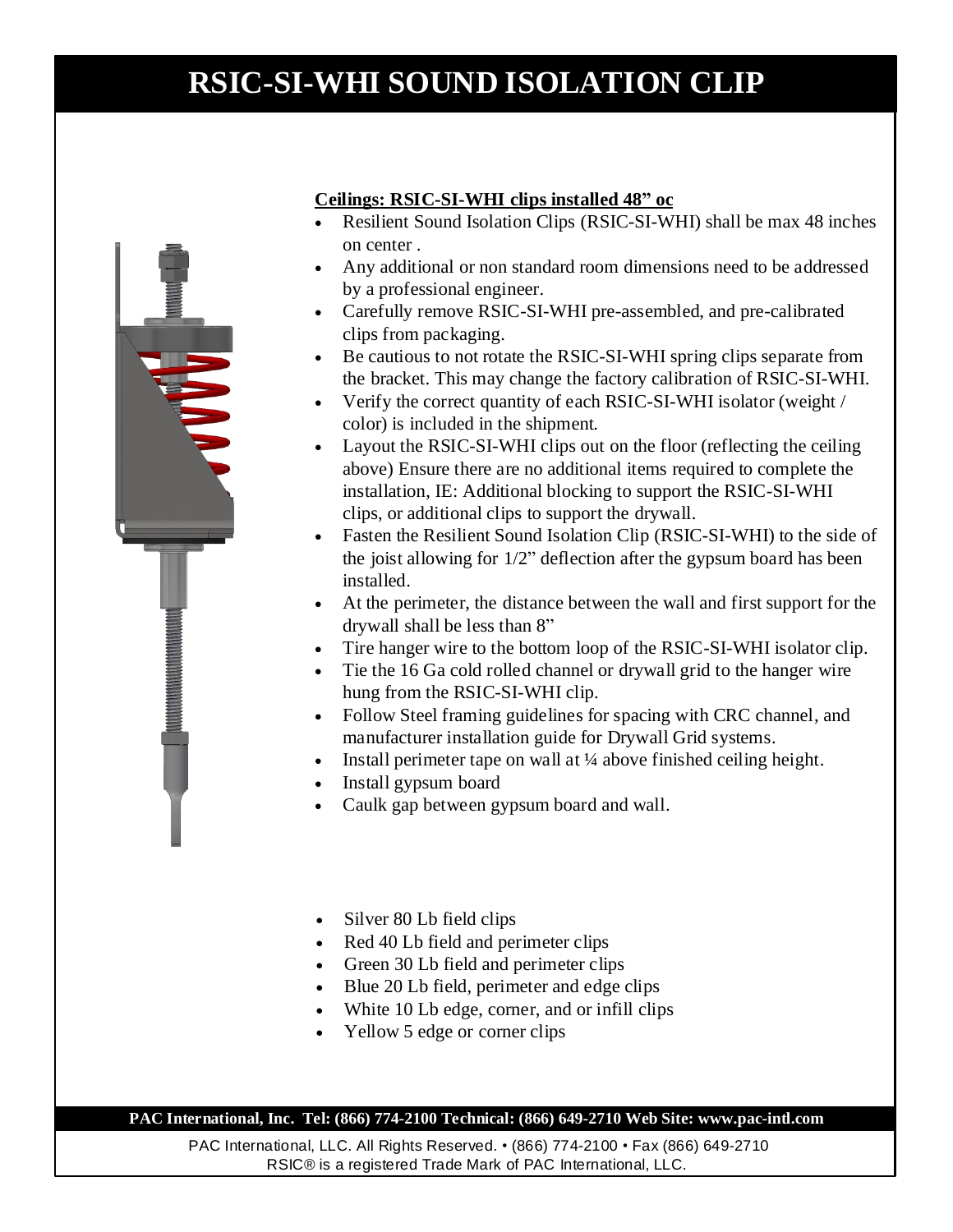

### **Calibration and Adjustment:**

 The Pre-Calibration of the RSIC-SI-WHI clip is designed to deflect only 1/2" from its pre-loaded (pre-set) position when the full load has been applied.

### **Ceilings:**

- Optional: Recommended add strong back consisting of 1.5" Cold Rolled Channel or drywall furring channel, on the top side of the standard drywall furring channel to assist in leveling the ceiling at or near the perimeter. The strong back shall be placed perpendicular to the main drywall furring channels
- Install the gypsum board to the drywall furring channel leaving a 1/8" to 1/4" gap around the perimeter of the entire ceiling.
- Caulk around the entire perimeter of the ceiling wall intersection.
- Use fire and smoke rated acoustical sealant where required.
- The RSIC-1 SI is engineered for use with a minimum of 2 layers of 5/8" gypsum board.

### **General Information:**

- Resilient Sound Isolation Clip Spring Isolator (RSIC-SI-WHI), furring channel (hat track) and gypsum board shall not carry heavy loads such as Projectors, HVAC Ducting, Curtains, etc. For these items use additional RSIC isolation clips specifically designed for that purpose.
- Splice furring channel (hat track) with 6 inch overlap in mid span, secure with 18 ga. tie wire or with two framing screws (7/16")
- Seal all potential air leaks with non-hardening acoustical caulking to achieve best noise control results. Use fire rated sealant where required.
- When attaching the RSIC-SI-WHI clips to a steel Joist the minimum allowable thickness is 20 ga. (0.030).

### **Fire Test Information: WWW.PAC-INTL.COM**

Check UL Fire Resistance Directory File # R16638 Check UL's web pages. **www.ul.com/database** Contact UL (877) UL– HELPS

**PAC International, Inc. Tel: (866) 774-2100 Technical: (866) 649-2710 Web Site: www.pac-intl.com**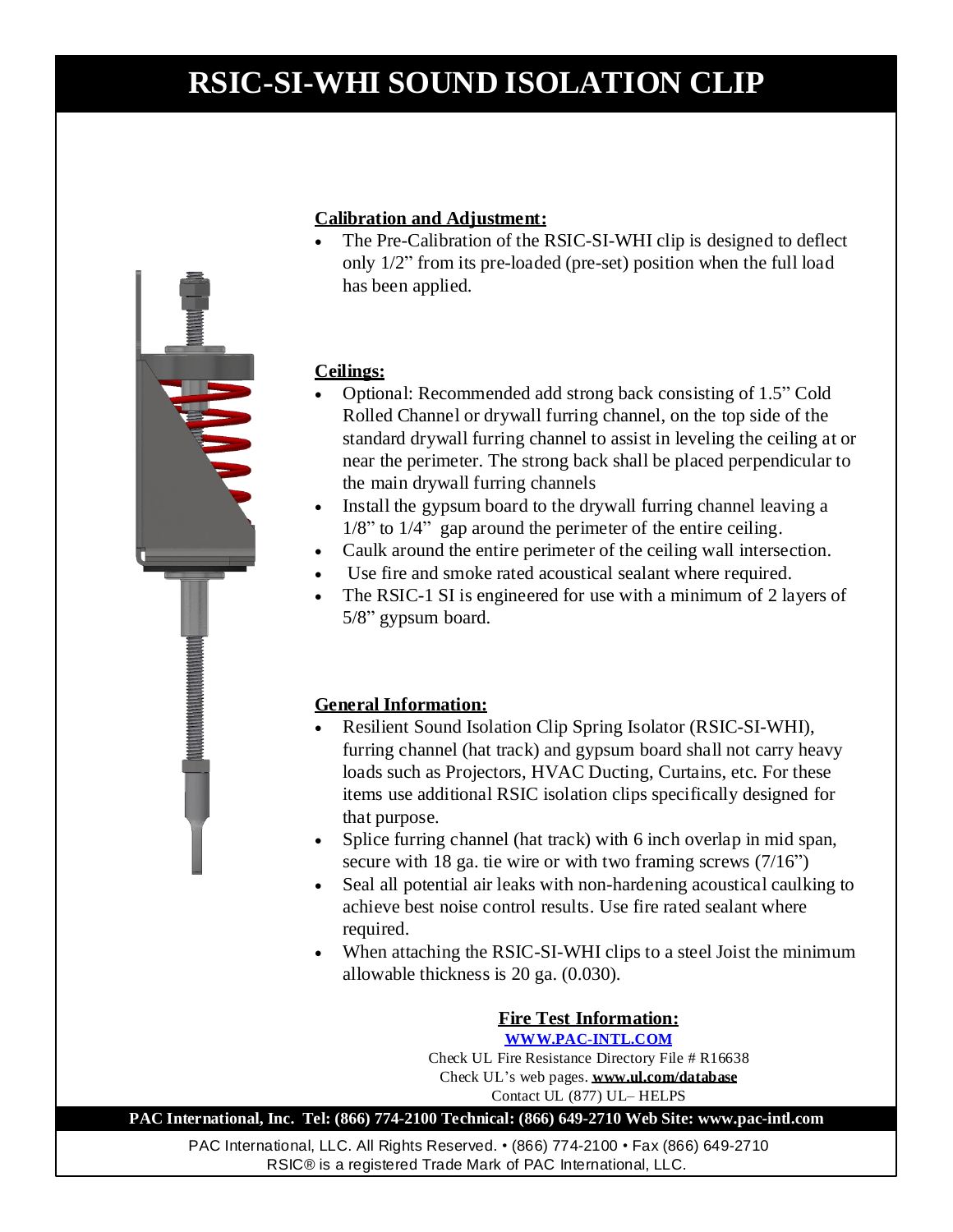# **Sample layout 48" oc.**